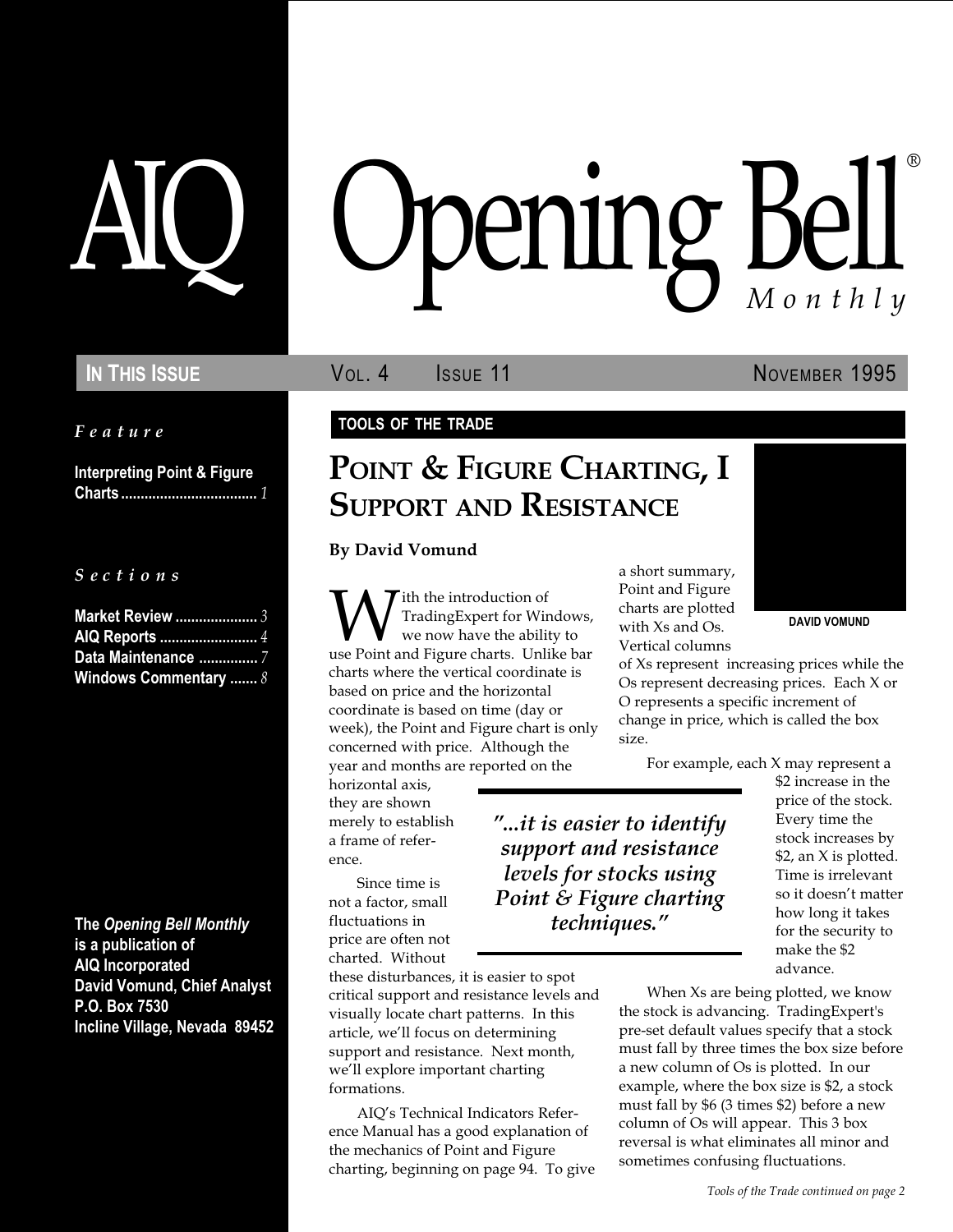### AIQ Opening Bell

### TOOLS OF THE TRADE continued ...

It is helpful to understand the mechanics of Point and Figure charting but it is not critical. The software will take care of constructing the charts and you can concentrate on their interpretation. Luckily, it is much easier to interpret the charts than it is to understand their construction.

To plot a security using the Point and Figure technique, first chart the security and click on the PtFig indicator in your control panel. The chart will initially appear very small so AIQ's Zoom feature must be used. Place your mouse cursor on the Point and Figure plot and press the Z key and the plot will fill the entire window. Pressing the Z key again restores the plot to its original size.

As we stated earlier, it is easier to identify support and resistance levels for stocks using Point and Figure charting techniques. Examining Figure 1, we can quickly identify a support level at around \$34. Echlin (ECH) dropped to this level five times but found buyers each time the level was tested. We drew a support trendline to help you identify the support.

(Note: The current version of TradingExpert does not allow trendlines to be drawn on Point and Figure charts. However, this feature will be included in the next upgrade.) With support identified, we can look to

### PLEASE SEND CORRESPONDENCE TO:

Opening Bell Monthly G.R. Barbor, Editor P.O. Box 7530 Incline Village, NV 89452

AIQ Opening Bell Monthly does not intend to make trading recommendations, nor do we publish, keep or claim any track records. It is designed as a serious tool to aid investors in their trading decisions through the use of AIQ software and an increased familiarity with technical indicators and trading strategies. AIQ reserves the right to use or edit submissions.

For subscription information, phone 1-800-332-2999 or 1-702-831-2999.

© 1993-1995, AIQ Systems



buy the stock when it is just above support and sell (or short) if the support is broken.

Our second example is Equifax Inc  $(EFX)$  in **Figure 2**. This time, a resistance level is spotted as the stock found sellers each time the stock rose to the \$31 level.

Our third example in Figure 3 shows Illinois Tool Works (ITW) in a trading range and so both support and resistance levels are seen. Notice the Xs rose to \$46 on three occasions but found sellers. By late 1994, the Os fell to \$40 on five occasions but found buyers each time. To see other examples of easily spotted horizontal support and resistance levels, look at charts of Parker Hannifin (PH), SBC Communications (SBC), and Fruit of

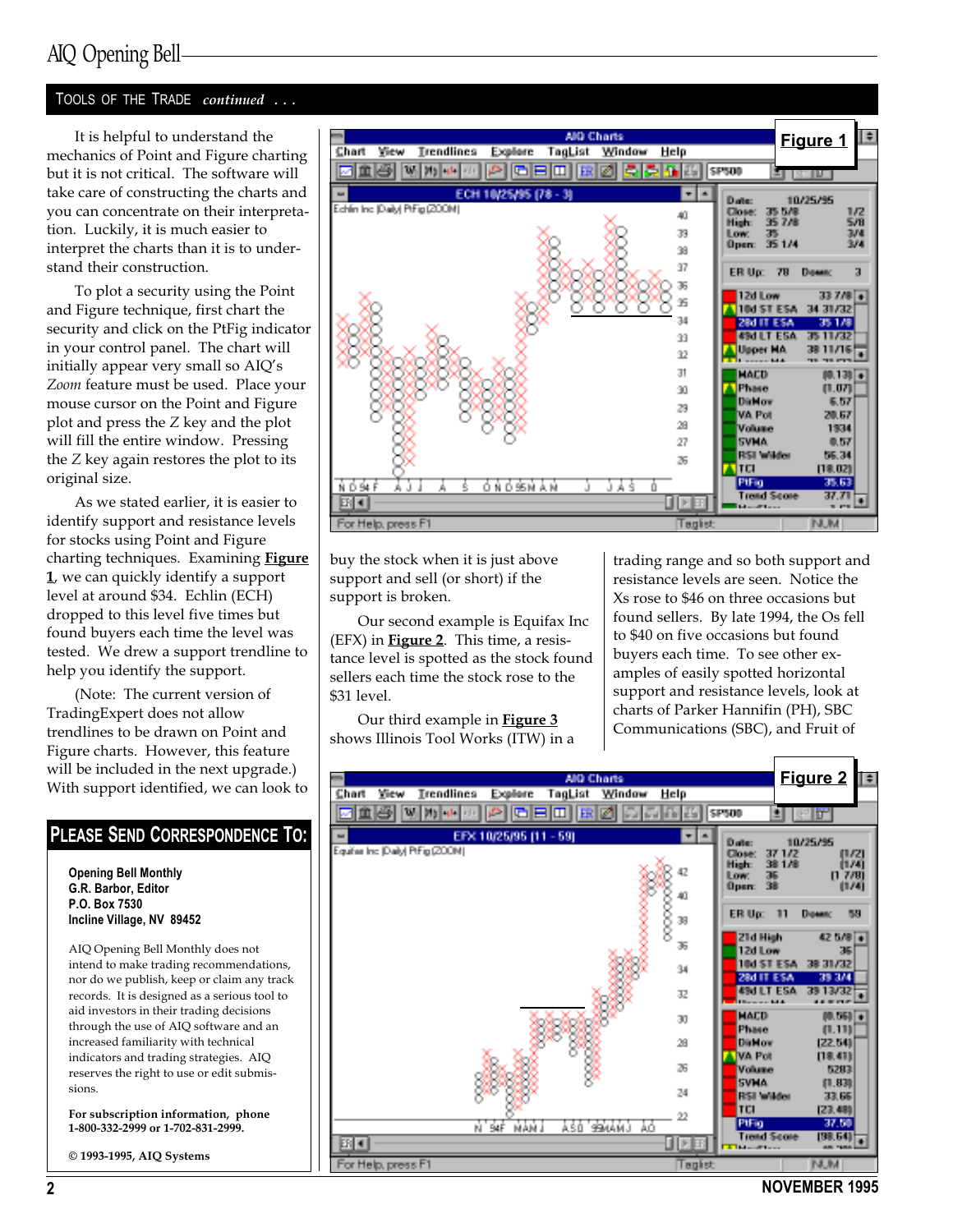

#### the Loom (FTL).

Horizontal support and resistance levels are most easily spotted because the Xs and Os tend to end at the same level. Support or resistance levels can also be upward or downward sloping. In Figure 4, there is an upward sloping level of support. Notice that from March to August each column of Os is one level higher than the previous

column of Os. This 45 degree support level is considered a classic pattern in Point and Figure analysis.

We can see from these examples how easy it is to spot levels of support and resistance using Point and Figure analysis. Next month, we'll highlight bullish and bearish chart patterns.  $\blacksquare$ 



### MARKET REVIEW

 $\sum$  ctober was an active month<br>for the market and for AIQ's timing signals. The consolidation seen during the month led to several market timing signals.

Using data from Dial/Data, market timing sell signals were registered on October 2 and October 3. Consecutive signals are more powerful when they are registered for different reasons. With these signals, some of the rules fired were for similar reasons and some were for different reasons. Large company stocks barely fell but the broader markets corrected. The S&P 500 only fell 1.5% but the NASDAQ composite corrected 7.5%.

A 99 up signal was then registered on October 12. This looked to be a powerful signal because at that time the percentage of stocks with buy signals was in the high range. The Dow and S&P 500 rallied to new highs but the broader market failed to show much strength. Only a quarter of the Fidelity sector funds saw new highs during the week that the Dow made its new high.

Partially as a result of the lack of participation in the broader markets, a 99 down signal was registered on October 19, the day the Dow reached a new all-time high. The S&P 500 proceeded to correct only 2.4% but the Russell 2000, a measure of small company activity, corrected almost 7%.

As of the end of October, the Dow and S&P 500 have regained most of their losses but the broader market averages and the Advance Decline Line are near their lows. As we pointed out last month, the ADX/ADXR is falling and pointing to a trendless market.

D.V.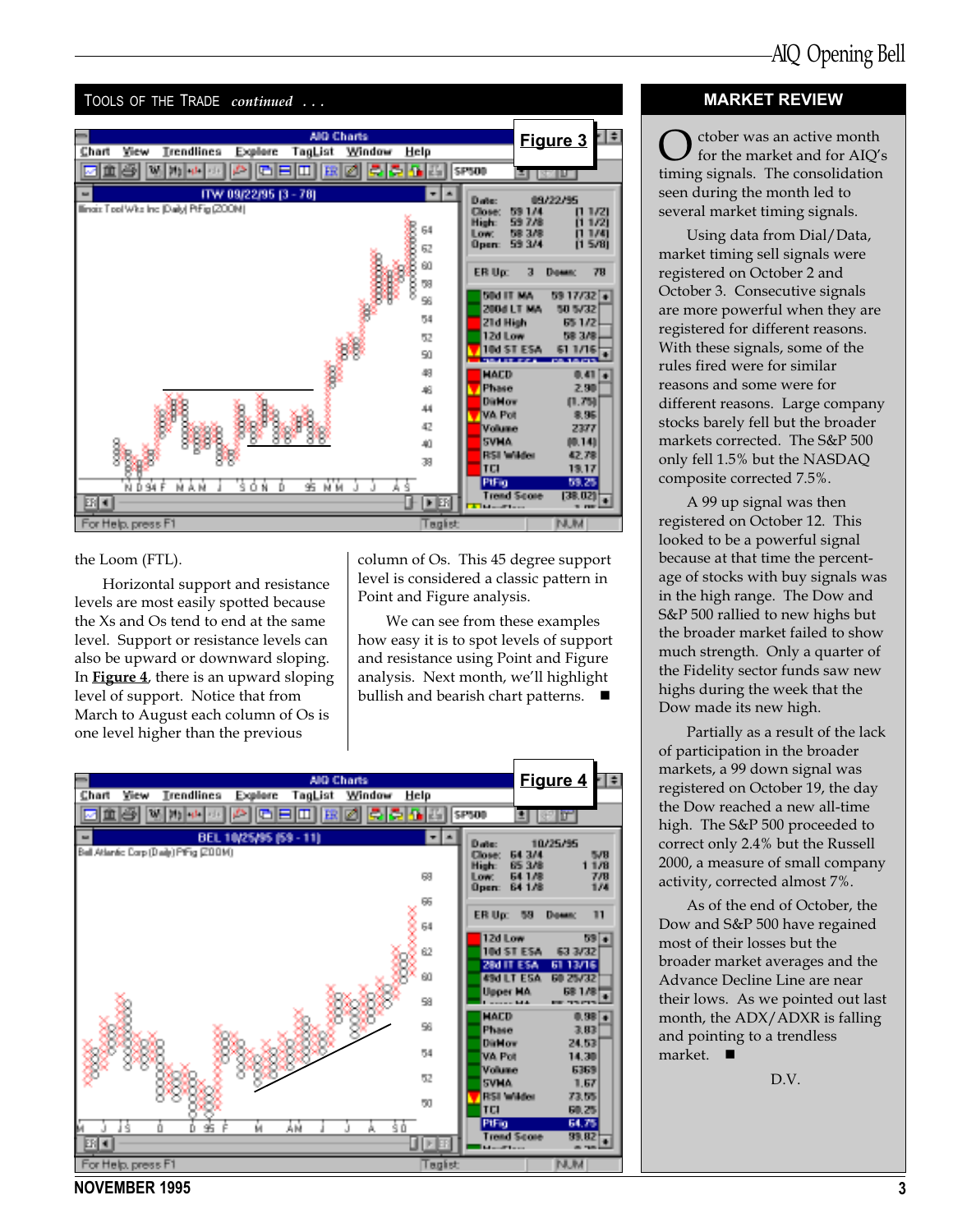### AIQ REPORTS

# PRICE VOLUME DIVERGENCE REPORT, II TEST OF PRICE VS. 100% ON-BALANCE VOLUME

By David Vomund

ast month, we backtested the<br>Price Volume Divergence repo<br>from TradingExpert for Win-<br>dows, going back to 1991. The diver-Price Volume Divergence report from TradingExpert for Wingence report looks for situations where the price action of the On-Balance Volume or Money Flow indicators diverge from the stock's price action. In our study we used TradingExpert's default settings, which place an equal weight on the two indicators. Our study found the stocks showing positive divergences outperformed the stocks showing negative divergences by an average of one percent per month.

This month, we ran a similar study on the same set of stocks using different criteria. Rather than using a combination of On-Balance Volume and Money Flow, we ran the study using just the On-Balance Volume (OBV) indicator. The settings for the report can be changed in the Reports application of TradingExpert by opening the Setting menu and clicking Report Criteria and then Daily Stock Criteria. Next, highlight the Price Volume Divergence report and change the weightings to 100% OBV, 0% Money Flow.

To briefly review our study, the Price Volume Divergence report was run the first day of each month (the last business day of the prior month was used if the market was not open on the first day of the month). The top five ranked stocks were bought and held for the remainder of the month, at which time a new report was run. The database used is the 500 stocks in a recent S&P 500 structure.

Results of this test are summarized in Table 1 and Table 2. Detailed results are shown in Table 3 and Table 4 (pages 5 and 6).

| Table 1<br><b>Summary of Results</b><br><b>Positive Divergence Stocks</b><br>Average percentage return per month |                                    |               |  |  |  |  |
|------------------------------------------------------------------------------------------------------------------|------------------------------------|---------------|--|--|--|--|
|                                                                                                                  | 100% OBV                           | 50%OBV/50% MF |  |  |  |  |
| 1991                                                                                                             | 4.04                               | 3.93          |  |  |  |  |
| 1992                                                                                                             | 1.51                               | 1.82          |  |  |  |  |
| 1993                                                                                                             | 0.51                               | 1.95          |  |  |  |  |
| 1994                                                                                                             | 1.47                               | 0.95          |  |  |  |  |
| 1995                                                                                                             | 3.83                               | 3.87          |  |  |  |  |
| Average monthly return for years 1991 - 1995                                                                     |                                    |               |  |  |  |  |
|                                                                                                                  | 2.16%<br>100% OBV Weighting<br>$=$ |               |  |  |  |  |
| Equal Weighting                                                                                                  |                                    | $2.41\%$<br>= |  |  |  |  |
|                                                                                                                  |                                    |               |  |  |  |  |

In Tables 3 & 4, the percentage change in the S&P 500 index for each month is listed along with the average change for the five stocks. Finally, the ticker symbols of the five top-ranked stocks are listed.

The S&P 500's monthly performance is listed as a reference point for the market's activity. As was discussed last month, it may not be proper to directly compare the performance of

AIQ Reports continued on page 7

### Table 2

### Summary of Results Negative Divergence Stocks

Average percentage return per month

|                      | 100% OBV                                                     |   | 50%OBV/50% MF        |
|----------------------|--------------------------------------------------------------|---|----------------------|
| 1991<br>1992<br>1993 | 0.68<br>0.93<br>2.08                                         |   | 2.02<br>0.65<br>1.94 |
| 1994<br>1995         | 1.01<br>2.77<br>Average monthly return for years 1991 - 1995 |   | $-0.03$<br>2.83      |
| Equal Weighting      | 100% OBV Weighting                                           | = | 1.40%<br>1.39%       |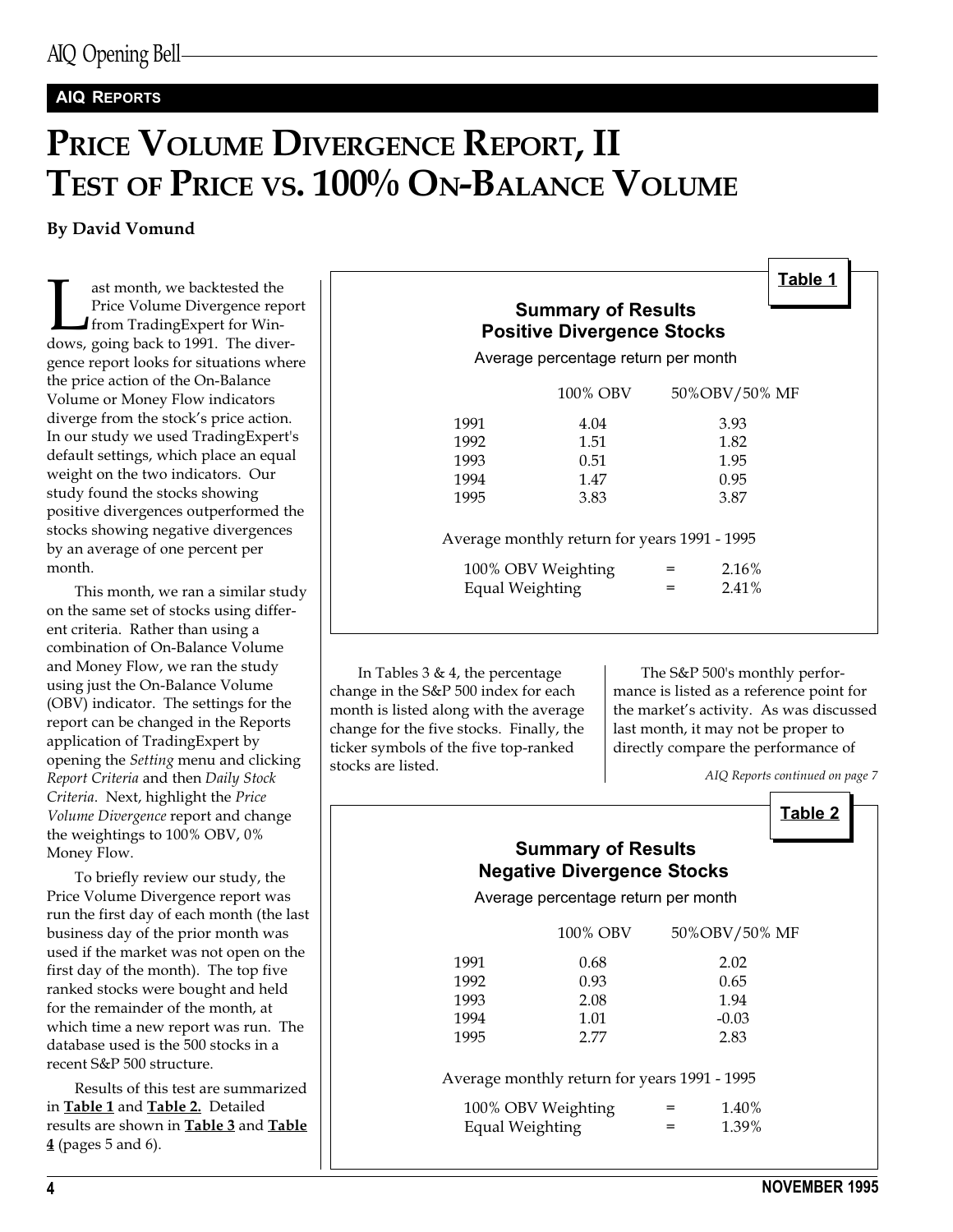### AIQ REPORTS continued ...

|      | <b>Positive Divergences</b> |                        |                                  | Table 3                   |  |
|------|-----------------------------|------------------------|----------------------------------|---------------------------|--|
|      |                             | S&P 500<br>Index $(\%$ | <b>Top Five</b><br>Stocks $(\%)$ | <b>Stocks Held</b>        |  |
| 1991 | January                     | 3.88                   | 18.38                            | CPQ KO AMD PEP DIS        |  |
|      | February                    | 7.99                   | 7.13                             | MOB TX GPU PZS CBS        |  |
|      | March                       | 0.22                   | 1.70                             | ABS TXU UK EK SHW         |  |
|      | April                       | 2.42                   | 2.48                             | MU MO F MRK AMH           |  |
|      | May                         | 2.51                   | 7.82                             | MU FNM PCCW GE AMD        |  |
|      | June                        | $-3.06$                | $-6.08$                          | MRO CHV TXN ABS MRN       |  |
|      | July                        | 2.43                   | 4.20                             | LOR LPX MER S MSFT        |  |
|      | August                      | 2.15                   | 2.52                             | TWX CU USW CG AA          |  |
|      | September                   | $-1.58$                | $-5.67$                          | S CCI USHC KBK T          |  |
|      | October                     | 0.54                   | $-0.97$                          | RD UK ALD BEV G           |  |
|      | November                    | $-4.11$                | $-1.61$                          | INTC LOW MCD IBM MA       |  |
|      | December                    | 11.16                  | 18.58                            | WMT LOW AMGN XON S        |  |
| 1992 | January                     | $-1.99$                | 11.23                            | PCCW ENS UIS GLW HP       |  |
|      | February                    | 0.96                   | 4.19                             | F KO AMD CPQ IBM          |  |
|      | March                       | $-2.05$                | $-3.88$                          | INTC HD HOU NWL MMM       |  |
|      | April                       | 2.05                   | $-0.79$                          | GM MO BLY CA LOW          |  |
|      | May                         | 1.16                   | 4.78                             | KRB USHC BMY UNH UTX      |  |
|      | June                        | $-1.05$                | $-1.72$                          | KEY FNM DD KM BOAT        |  |
|      | July                        | 2.74                   | 2.90                             | F MAS HM MOT AL           |  |
|      | August                      | $-1.92$                | $-2.28$                          | GE AAPL STO LIZ DAL       |  |
|      | September                   | 0.05                   | $-5.19$                          | FTU ONE WFC TWX MD        |  |
|      | October                     | 0.57                   | $-0.44$                          | INTC BFI UIS MYG BHI      |  |
|      | November                    | 2.89                   | 2.11                             | SO UNH NYN XON I          |  |
|      | December                    | 1.14                   | 7.25                             | TEN CPQ MTC CHRS DNB      |  |
| 1993 | January                     | 1.56                   | 6.78                             | NSM CHV TCOMA PAC AIG     |  |
|      | February                    | $-0.12$                | $-11.79$                         | AMAT ABT HPH PCCW WLA     |  |
|      | March                       | 1.88                   | 3.33                             | GM MSFT CSCO UK WMX       |  |
|      | April                       | $-2.25$                | $-1.28$                          | AXP T MDT UNH H           |  |
|      | May                         | 3.10                   | 3.80                             | ORCL S NOVL F GIDL        |  |
|      | June                        | $-1.06$                | 5.24                             | PDG GM ABS WX JNJ         |  |
|      | July                        | $-0.19$                | $-3.13$                          | HD HAL AN MMM AZA         |  |
|      | August                      | 3.35                   | 1.87                             | SUNW CMB NSM MCIC FNM     |  |
|      | September                   | $-0.40$                | 0.36                             | MCIC TXU BMET USHC MOT    |  |
|      | October                     | 1.70                   | $-2.18$                          | <b>GE NSM AIG BEL HWP</b> |  |
|      | November                    | $-1.54$                | 2.36                             | AMAT UST PCCW PNC CPL     |  |
|      | December                    | 0.99                   | $0.71\,$                         | UN ABX DNB DIGI BR        |  |
| 1994 | January                     | 2.82                   | 8.79                             | MDT LTD FNM VO CCB        |  |
|      | February                    | $-3.17$                | $-2.91$                          | KM TXU GTE PG BEL         |  |
|      | March                       | $-4.02$                | $-4.50$                          | MER DOW PAC RD LOR        |  |
|      | April                       | 1.17                   | $-4.94$                          | SUNW INTC DE JNJ KO       |  |
|      | May                         | 1.47                   | 10.00                            | S NOBE CA IR CTB          |  |
|      | June                        | $-2.49$                | $-0.41$                          | GM HM WMT CHV NOBE        |  |
|      | July                        | 3.32                   | 6.63                             | AAPL MCIC LOW S BA        |  |
|      | August                      | 2.63                   | 1.48                             | TX EK CMB NWL ENE         |  |
|      | September                   | $-2.21$                | $-0.68$                          | MOT SO SLE KMB GPU        |  |
|      | October                     | 1.23                   | 2.97                             | AMAT MST LUV MYG MMM      |  |
|      | November                    | $-4.16$                | $-5.04$                          | OAT COL CMY AET DDS       |  |
|      | December                    | 2.31                   | 6.24                             | IBM HWP SUNW HRB HD       |  |
| 1995 | January                     | 2.40                   | 5.39                             | WMT XON AIT ETR TOY       |  |
|      | February                    | 3.24                   | 11.76                            | GE CHA MU AN AVP          |  |
|      | March                       | 3.10                   | 3.73                             | NOVL FLT MO GTE SUNW      |  |
|      | April                       | 2.70                   | 0.58                             | PEP HD GTE MCD ORCL       |  |
|      | May                         | 3.74                   | 0.36                             | AMD MCIC DIS AMR AGREA    |  |
|      | June                        | 2.11                   | $-0.39$                          | T AGREA XRX THC LTD       |  |
|      | July                        | 2.73                   | 5.63                             | ABX THC HM ADM JR         |  |
|      | August                      | 0.75                   | 3.62                             | WMT C ORCL CMCSK PNC      |  |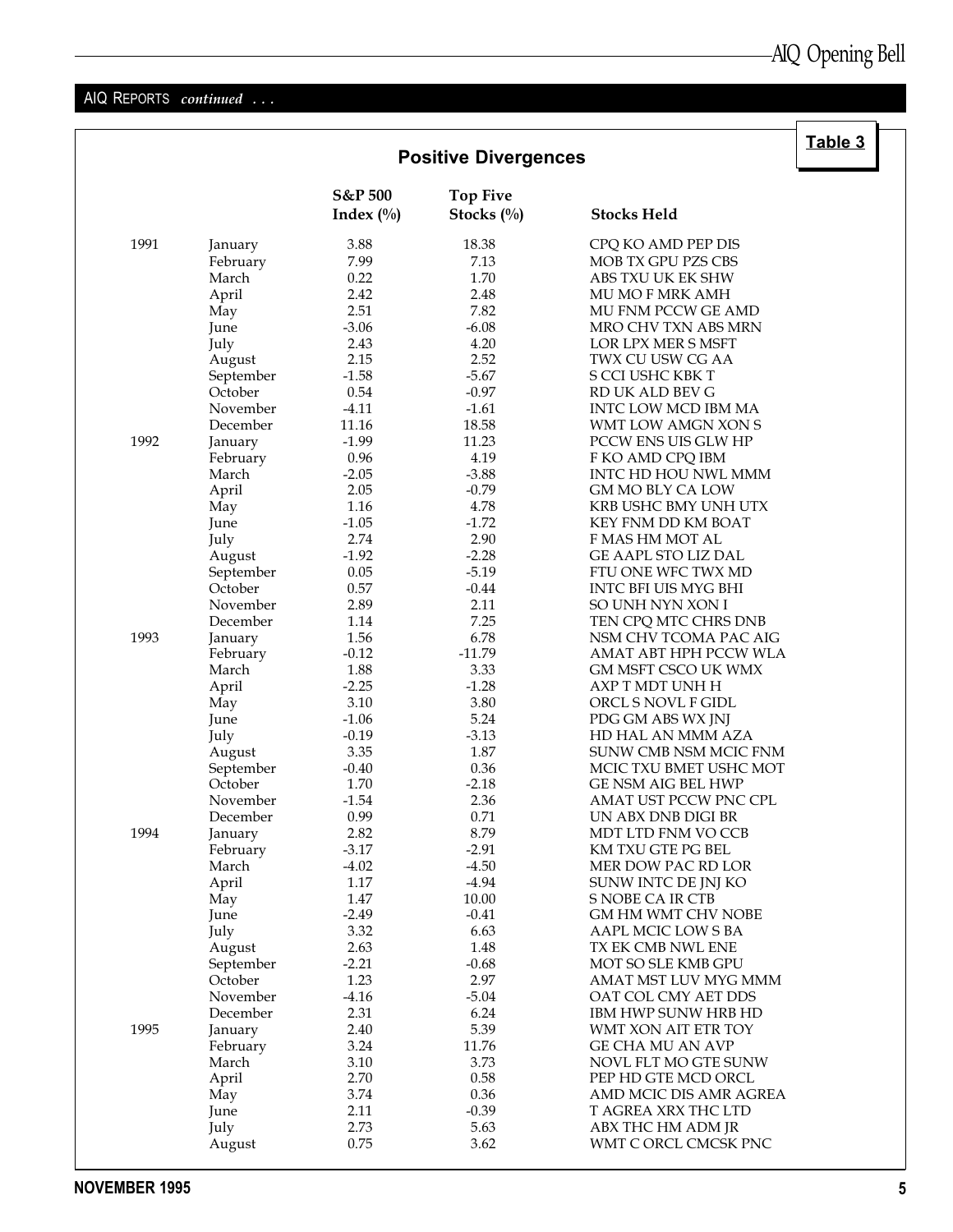## AIQ Opening Bell

### AIQ REPORTS continued ...

|      |           | <b>Negative Divergences</b>        |                               |                            | <u> Tanic +</u> |  |
|------|-----------|------------------------------------|-------------------------------|----------------------------|-----------------|--|
|      |           | <b>S&amp;P</b> 500<br>Index $(\%)$ | <b>Top Five</b><br>Stocks (%) | <b>Stocks Held</b>         |                 |  |
| 1991 | January   | 3.88                               | 3.69                          | JNJ PG MMM GIS FRE         |                 |  |
|      | February  | 7.99                               | 6.34                          | DGN PG XON DDS BT          |                 |  |
|      | March     | 0.22                               | 3.87                          | ABT UNH MMM UCL DI         |                 |  |
|      | April     | 2.42                               | 1.64                          | INTC MSFT MRO KM TOY       |                 |  |
|      | May       | 2.51                               | 11.22                         | MO MCIC SUNW CAT KO        |                 |  |
|      | June      | $-3.06$                            | $-11.21$                      | MRO CHV TXN ABS MRN        |                 |  |
|      | July      | 2.43                               | 5.94                          | KO TOY CFL USHC BMY        |                 |  |
|      | August    | 2.15                               | 0.15                          | CCI WMT TCOMA NLC CHRS     |                 |  |
|      | September | $-1.58$                            | $-15.49$                      | <b>GM AMAT PEPE GE FTU</b> |                 |  |
|      | October   | 0.54                               | 0.64                          | MCIC CSCSK UPJ BA          |                 |  |
|      | November  | $-4.11$                            | $-1.14$                       | MSFT S AMD INGR WX         |                 |  |
|      | December  | 11.16                              | 2.54                          | PEP WMX UEP AMAT HON       |                 |  |
| 1992 | January   | $-1.99$                            | 10.75                         | NOVL USHC SLB Z BKB        |                 |  |
|      | February  | 0.96                               | 4.28                          | BAC CCI ABX BHI PE         |                 |  |
|      | March     | $-2.05$                            | $-11.55$                      | ORCL MRK MU GE GLW         |                 |  |
|      | April     | 2.05                               | $-2.88$                       | S NOVL WAG ENE TCOMA       |                 |  |
|      | May       | 1.16                               | 4.17                          | INTC ENE KO AT MO          |                 |  |
|      | June      | $-1.05$                            | $-5.29$                       | MRK WMT WMX JNJ ADM        |                 |  |
|      | July      | 2.74                               | 5.66                          | MSFT CSCO NOVL UIS MRK     |                 |  |
|      | August    | $-1.92$                            | $-2.96$                       | <b>INTC S BA T GT</b>      |                 |  |
|      | September | 0.05                               | 0.01                          | CHA MER HAL CGP CYM        |                 |  |
|      | October   | 0.57                               | 2.35                          | MSFT FTU DD ED CBS         |                 |  |
|      | November  | 2.89                               | 4.24                          | BSX THC LLY MDT NOBE       |                 |  |
|      | December  | 1.14                               | 2.42                          | MSFT CHV IP CS MA          |                 |  |
| 1993 | January   | 1.56                               | 7.57                          | SUNW ORCL F RYAN MA        |                 |  |
|      | February  | $-0.12$                            | $-0.35$                       | INTC TXN CMB HD SGP        |                 |  |
|      | March     | 1.88                               | 3.23                          | WMT MCIC CCI FLT MU        |                 |  |
|      | April     | $-2.25$                            | $-2.52$                       | MOT LTD SNC CHRS BMY       |                 |  |
|      | May       | 3.10                               | 6.07                          | TEN MOT JNJ MAT AL         |                 |  |
|      | June      | $-1.06$                            | $-1.89$                       | RD SPP CMB MCD CHV         |                 |  |
|      | July      | $-0.19$                            | 1.34                          | CSCO SFX YELL NYN PEP      |                 |  |
|      | August    | 3.35                               | 6.71                          | LTD XON TXN HAS SLB        |                 |  |
|      | September | $-0.40$                            | 7.16                          | ORCL CCI DD S MD           |                 |  |
|      | October   | 1.70                               | 1.14                          | RD WMT WB AMAT DE          |                 |  |
|      | November  | $-1.54$                            | $-5.21$                       | DIS T CC MOT UNH           |                 |  |
|      | December  | 0.99                               | 1.68                          | PEP AMGN G AMAT HPH        |                 |  |
| 1994 | January   | 2.82                               | 8.07                          | NKE AS TCOMA IP AGREA      |                 |  |
|      | February  | -3.17                              | $-2.26$                       | MCIC GE MER WX AN          |                 |  |
|      | March     | $-4.02$                            | $-5.90$                       | CMCSK UTX MOT TOY MAT      |                 |  |
|      | April     | 1.17                               | 1.61                          | MTC FTL PEP RAD WFC        |                 |  |
|      | May       | 1.47                               | 2.83                          | MCIC DD COL UCL T          |                 |  |
|      | June      | $-2.49$                            | $-2.78$                       | MO NOVL MRK MU TWX         |                 |  |
|      | July      | 3.32                               | $0.97\,$                      | F CSCO DDS CBS USW         |                 |  |
|      | August    | 2.63                               | 4.60                          | PEP S ACAD PH AMD          |                 |  |
|      | September | $-2.21$                            | $-2.45$                       | NOVL CPQ SUNW LTD GM       |                 |  |
|      | October   | 1.23                               | 6.55                          | MOT ORCL T CAT LLY         |                 |  |
|      | November  | $-4.16$                            | $-3.22$                       | KO MO AAPL ORCL IBM        |                 |  |
|      | December  | 2.31                               | 4.11                          | MU MOU CHL SCE CHV         |                 |  |
| 1995 | January   | 2.40                               | 4.01                          | AGREA MMM USS IBM GIS      |                 |  |
|      | February  | 3.24                               | 1.44                          | MAT FTU AMB TDM UPJ        |                 |  |
|      | March     | 3.10                               | 1.14                          | BAC IP ABT MCD UPJ         |                 |  |
|      | April     | 2.70                               | 7.88                          | MSFT IBM LDW-B AXP CCI     |                 |  |
|      | May       | 3.74                               | 1.13                          | ATI SNA COL ORX AIG        |                 |  |
|      | June      | 2.11                               | 6.02                          | DRI AMGN KO CAT IP         |                 |  |
|      | July      | 2.73                               | $-0.03$                       | AMD CAT MII LMT MRO        |                 |  |
|      | August    | 0.75                               | 0.56                          | LMT WX AMGN NOBE CIN       |                 |  |

 $\overline{\overline{\mathsf{Table 4}}}$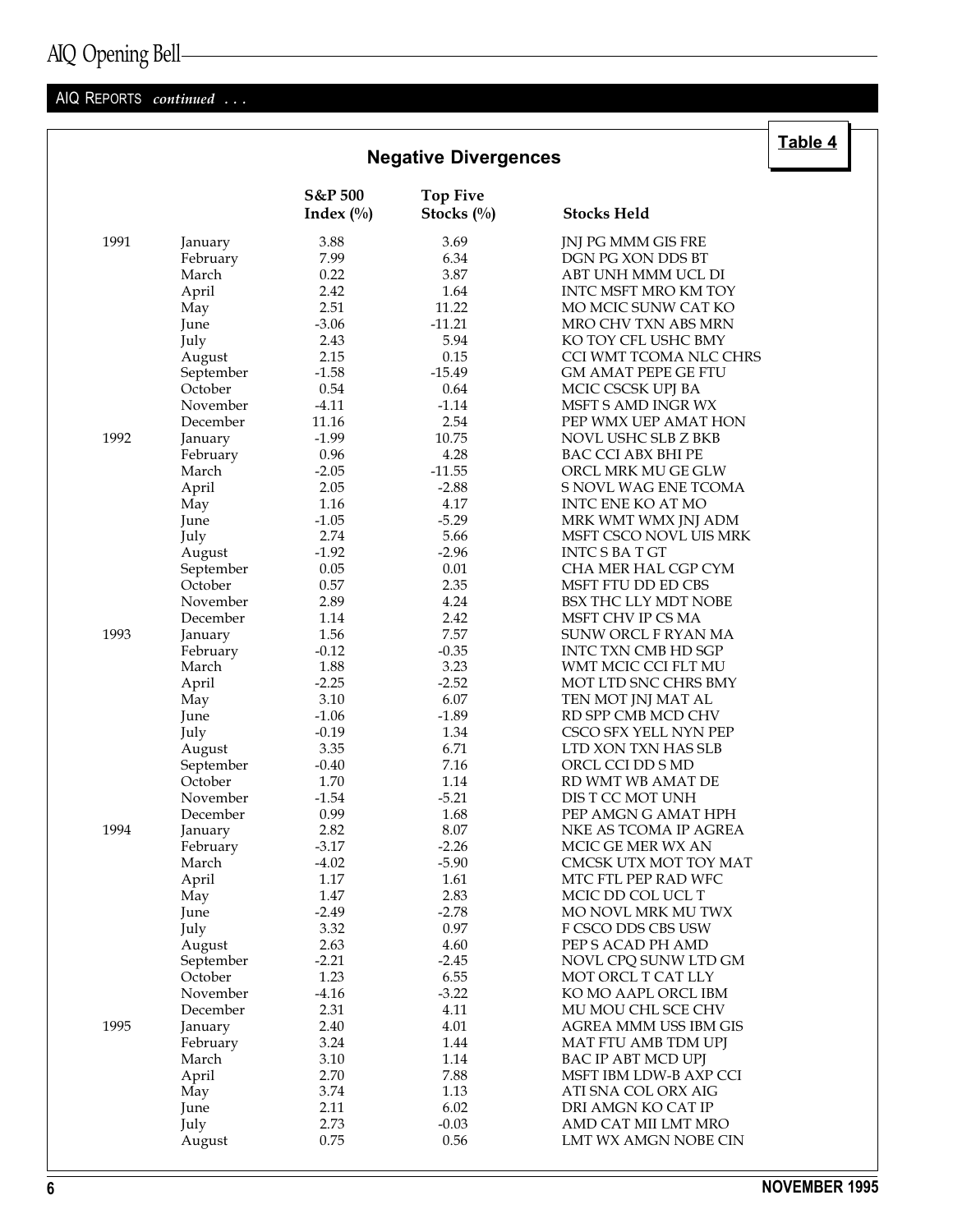### AIQ REPORTS continued ... STOCK DATA MAINTENANCE

to the S&P 500. This is because we used a database made up of the current S&P 500 list of stocks for all years and, due to the continually changing nature of the S&P 500 list, the current list is somewhat different from the stocks in the list a few years ago.

Summary statistics from our study are shown in Table 1 and Table 2. Listed are the results from last month's study, which used an equal weighting of the OBV and Money Flow indicators, and this month's test, which used only the OBV indicator.

Looking at the positive divergence results in Table 1, we see results deteriorated slightly when using the OBV indicator alone. On average, the stocks selected when using all the weight on the OBV indicator underperformed the stocks selected using both indicators by an average of 0.25% per month.

The overall results of the stocks showing negative divergences using the OBV indicator were virtually identical to a selection of stocks based on both OBV and Money Flow.

For Opening Bell articles, we would prefer to run tests and report dramatic findings. Unfortunately, not every test has dramatic findings. This is one of them. The results of this test were surprisingly similar to last month's study. We now know results only slightly deteriorate when using the OBV indicator alone. People who favor the OBV indicator should find this test of particular interest.

We'll conclude our study of the Price Volume Divergence report next month with a test using 100% weight on the Money Flow indicator.  $\blacksquare$ 

David Vomund is publisher of two advisories for stock and sector fund investing available by mail or fax. For a free sample of the advisories, phone 702- 831-1544.

### the five stocks selected from the report The following table shows past and future stock splits and large dividends:

| <b>Stock</b>             | <b>Ticker</b> | Split/Div. | Approx. Date |
|--------------------------|---------------|------------|--------------|
| Computer Telephone       | <b>CPTL</b>   | 2:1        | 11/07/95     |
| <b>BellSouth Corp</b>    | <b>BLS</b>    | 2:1        | 11/09/95     |
| Heinz HJ                 | <b>HNZ</b>    | 3:2        | 11/10/95     |
| <b>United Stationers</b> | <b>USTR</b>   | 2:1        | 11/10/95     |
| SunAmerica               | SAI           | 3:2        | 11/13/95     |
| Right Mgmt. Consultant   | <b>RMCI</b>   | 3:2        | 11/13/95     |
| <b>BMC</b> Industries    | <b>BMC</b>    | 2:1        | 11/14/95     |
| Hinsdale Fin'l           | <b>HNFC</b>   | 5:4        | 11/14/95     |
| Marcus Corp.             | <b>MCS</b>    | 3:2        | 11/15/95     |
| Picture Tel              | PCTL          | 2:1        | 11/15/95     |
| Argent Bank              | <b>ARGT</b>   | 2:1        | 11/16/95     |
| Mens Warehouse           | <b>SUIT</b>   | 3:2        | 11/16/95     |
| St. Jude Medical         | <b>STJM</b>   | 3:2        | 11/17/95     |
| Ken Cole Production      | <b>KCP</b>    | 2:1        | 11/18/95     |
| Flowers Ind.             | FLO           | 3:2        | 11/20/95     |
| BancorpSouth Inc.        | <b>BOMS</b>   | 2:1        | 11/21/95     |
| GaSonics Int'l           | <b>GSNX</b>   | 3:2        | 11/21/95     |
| PHP Healthcare           | <b>PPH</b>    | 2:1        | 11/21/95     |
| Vivra Inc.               | V             | 3:2        | 11/24/95     |
| Bay Networks Inc.        | <b>BNET</b>   | 3:2        | 11/27/95     |
| Family Bancorp           | <b>FMLY</b>   | 3:2        | 11/28/95     |
| Progress Software        | <b>PRGS</b>   | 2:1        | 11/28/95     |
| <b>Winn Dixie Stores</b> | <b>WIN</b>    | 2:1        | 12/01/95     |
| <b>TCF Financial</b>     | <b>TCB</b>    | 2:1        | 12/01/95     |
| City Holding             | <b>CHCO</b>   | 10%        | 12/01/95     |
| Clear Channel Commun.    | <b>CCU</b>    | 2:1        | 12/01/95     |
| Lowes Corp.              | LOW           | 2:1        | 12/04/95     |
| Starbucks Corp.          | <b>SBUX</b>   | 2:1        | 12/04/95     |

#### Ticker Changes:

| American Publishing (AMPC) to Hollinger Int'l (HOLI) |    |                       |
|------------------------------------------------------|----|-----------------------|
| Sierra Tucson Co (STSN)                              | to | Next Health (NEXT)    |
| Valujet Airlines (VJET)                              | to | Valuejet Inc. (VJETD) |

#### Trading Suspended:

Broadway Stores (BWY) Recognition Int'l (REC) Chipcom Corp (CHPM)